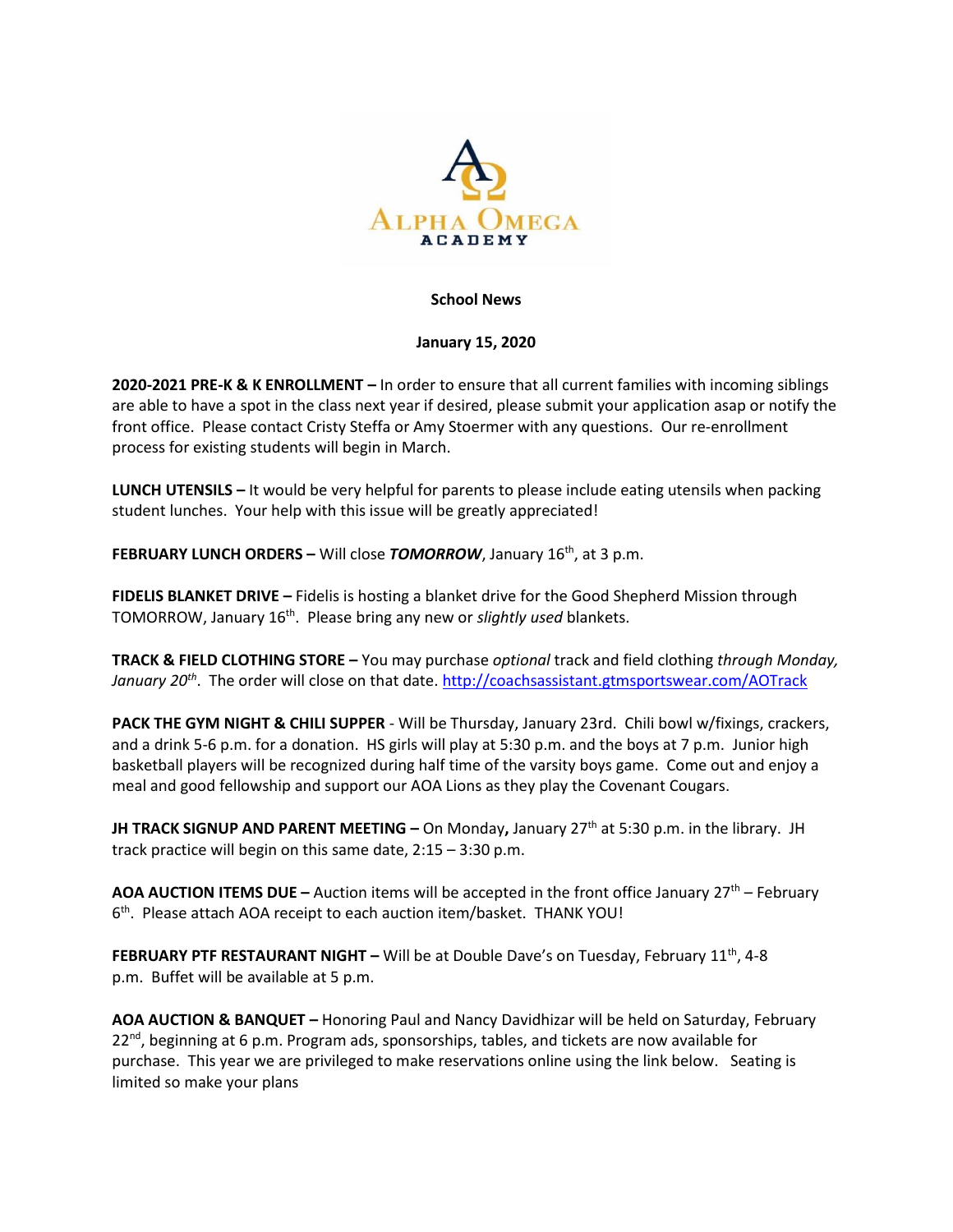early! [https://alphaomegaacademy.ejoinme.org/MyEvents/AOAAuctionBanquet2020/TicketsandTables](https://alphaomegaacademy.ejoinme.org/MyEvents/AOAAuctionBanquet2020/TicketsandTables/tabid/1110825/Default.aspx) [/tabid/1110825/Default.aspx](https://alphaomegaacademy.ejoinme.org/MyEvents/AOAAuctionBanquet2020/TicketsandTables/tabid/1110825/Default.aspx)

**PTF RECYCLING -** The PTF has partnered with TJ Burdett and Sons Recycling (the recycling facility next to the city dump). An account has been set up for AOA. Every time you take your metal to the recycling center, instead of getting the money, you can opt to have the money go straight to the PTF.

**LUNCH VOLUNTEERS –** Please remember that we need parent and/or grandparent volunteers each day to help serve lunch. If you, your spouse, or your parents serve a minimum of twice per semester, your child(ren) will receive a free dress day at the end of the semester. To sign up, please go to [https://signup.com/go/WWsCPuV.](https://signup.com/go/WWsCPuV)

**SPORTS TICKET PRICES –** Our AOA families and students may purchase home game tickets in the front office up to 3 p.m. of game day. Prices are \$3 for adults and FREE for students. After 3 p.m. tickets must be purchased at the gate. The gate/event prices are \$5 for adults and \$3 for students. *(This offer does not include playoff games.)*

**MR. ALLEN'S PARTNERING WITH PARENTS –** A parent resource section with links to helpful articles and/or videos each week. Check them out! We hope parents find them as helpful as we have.

<https://www.thegospelcoalition.org/article/point-kids-gospel-great-books/>

## **UPCOMING EVENTS**

**January 17 – Student Holiday / District Spelling Bee**

### **January 20 – Martin Luther King, Jr. Holiday**

January 27 – 4<sup>th</sup> & 5<sup>th</sup> grades to Symphony in College Station / JH track practice begins / JH track parent meeting

- January 27-February 6 AOA Auction items accepted in front office
- January 29 Seniors to SHSU library for thesis research
- January 30 AOA Community Round Up
- February 4 Seniors to SHSU library for thesis research
- **February 7 – Faculty Retreat / Student Holiday**
- February 8 Chess tournament
- February  $12 1$ <sup>st</sup> grade field trip to Huntsville Lanes
- February 14 February Spirit Jean Day